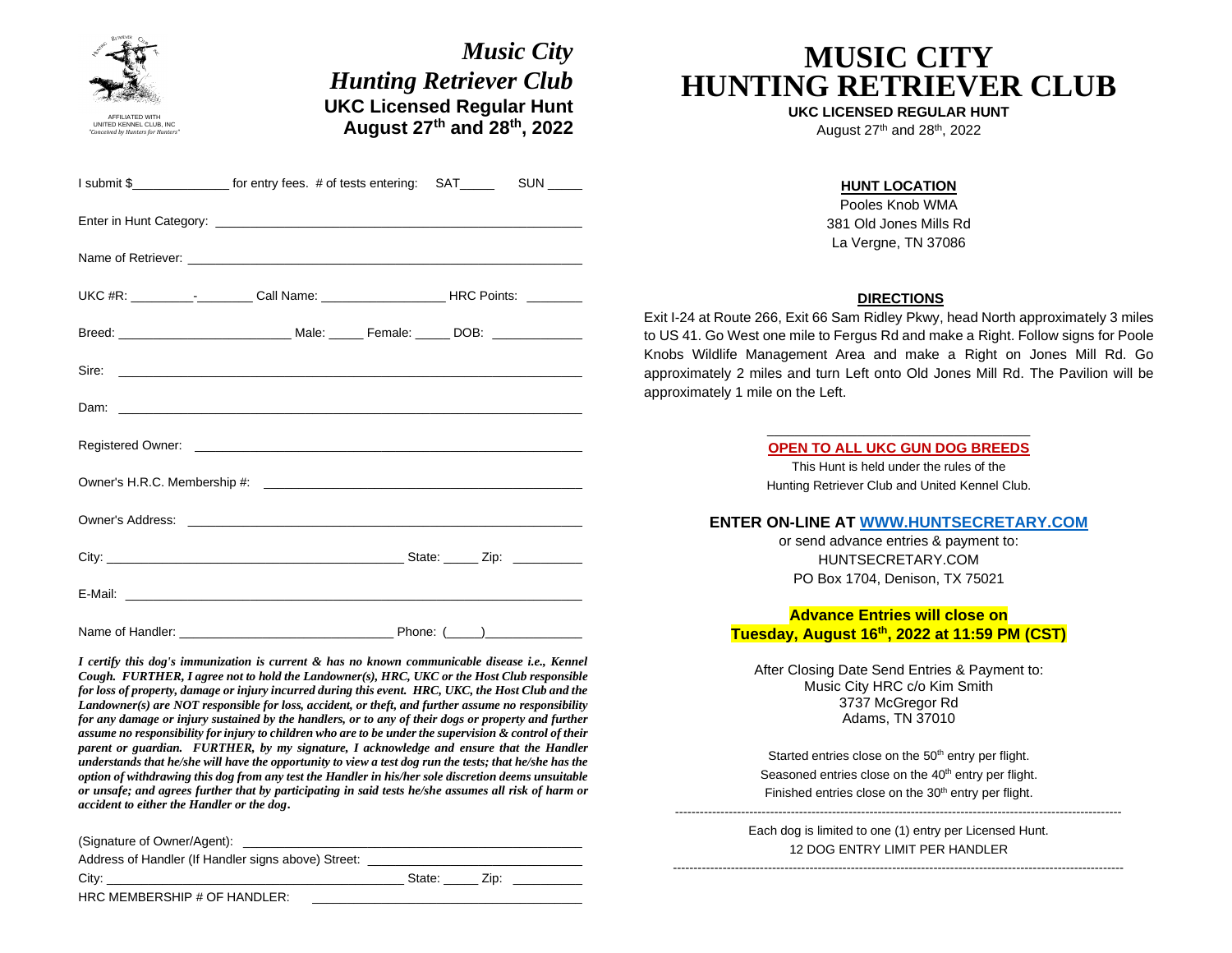#### **JUDGES AND HUNTS TO BE JUDGED**

|                   | <b>Saturday</b>                        | <b>Sunday</b>                          |
|-------------------|----------------------------------------|----------------------------------------|
| <b>Started A</b>  | <b>KT Ries</b><br><b>Bobby McGahey</b> | <b>KT Ries</b><br><b>Bobby McGahey</b> |
| <b>Started B</b>  | Larry Fyffe<br>Melissa Fyffe           | Larry Fyffe<br>Melissa Fyffe           |
| Seasoned A        | Steve Holland<br>Kristen Wiessner      | Steve Holland<br>Kristen Wiessner      |
| <b>Seasoned B</b> | Lois McCracken<br>Sean Clark *         | Lois McCracken<br>Shane Norrod *       |
| Seasoned C        | Terri Sanders<br>Shane Norrod *        | <b>Terri Sanders</b><br>Sean Clark *   |
| <b>Finished A</b> | Chad Williams<br>David McCracken       | Chad Williams<br>David McCracken       |
| <b>Finished B</b> | Jane Jackson<br>Martha Glisson         | Jane Jackson<br>Martha Glisson         |
| <b>Finished C</b> | Mark Wilson<br>Joe King                | Mark Wilson<br>Joe King                |
| <b>Finished D</b> | Kathy Rolls<br>Eric Grubbs             | Kathy Rolls<br>Eric Grubbs             |
| <b>Finished E</b> | Sherri Rains<br>Jay Pace               | Sherri Rains<br>Jay Pace               |
| <b>Finished F</b> | <b>Tony Price</b><br>Jamie Smith       | <b>Tony Price</b><br>Jamie Smith       |
| <b>Finished G</b> | Margo Ellis-Lingohr<br>Lisa Neel       | Margo Ellis-Lingohr<br>Lisa Neel       |

**\* Denotes Apprentice/Grandfather Judge**

#### **HUNT SCHEDULE & ENTRY FEES**

| Tests start at 7:30 AM |         |
|------------------------|---------|
| Started                | \$75.00 |
| Seasoned               | \$85.00 |
| Finished               | \$95.00 |

Add \$5 for each entry for NON-UKC Registered Dogs Registration number MUST be provided. Add \$5 for EACH Seasoned/Finished/Upland entry of dogs Whose owners are NOT HRC members.

#### **COURSES**

Ducks will be used in all Hunts. Clothing worn in retrieving hunt tests by judges, hunt marshals, gunners and handlers must be full camouflage per the Clothing Policy stated in the current HRC Rulebook. Bring knee/hip waders for Seasoned & Finished.

#### **PRIZES to UKC Registered Dogs**

(and dogs registered with UKC within 60 days of this event) United Kennel Club Championship Points 5 UKC Championship points for Started 10 UKC Championship points for Seasoned 15 UKC Championship points for Finished Rosette Ribbons in all Categories

#### **MOTEL ACCOMMODATIONS**

Rhode Way Inn Smyrna (615) 355-6161 Music City Best Western (615) 641-7721 Hampton Inn (615) 896-1172

Sleep Inn Smyrna (615) 220-2260 Head Quarters

#### **MEALS**

Meals will be available on site

#### **HUNT SECRETARY**

Kim Smith 3737 McGregor Rd, Adams, TN 37010 **[kimsmith@hughes.net](mailto:kimsmith@hughes.net)**

#### **HUNT CHAIRPERSON**

Garrett Hagewood

#### **HUNT COMMITTEE**

Kim Smith, Jonathan King, Skip Sparkman, Garrett Hagewood

#### **SCRATCHES**

Scratches require veterinarian's certificate. (Illness, Injury or Bitch in Season)

**OFFICIAL GUN GAME STEWARD**

Jonathan King Garrett Hagewood

### **HUNT VETERINARIAN**

Dr. Burchet 530 New South Dr Clarksville, TN 37043 (931) 320-4062 cell (931) 358-5855 office